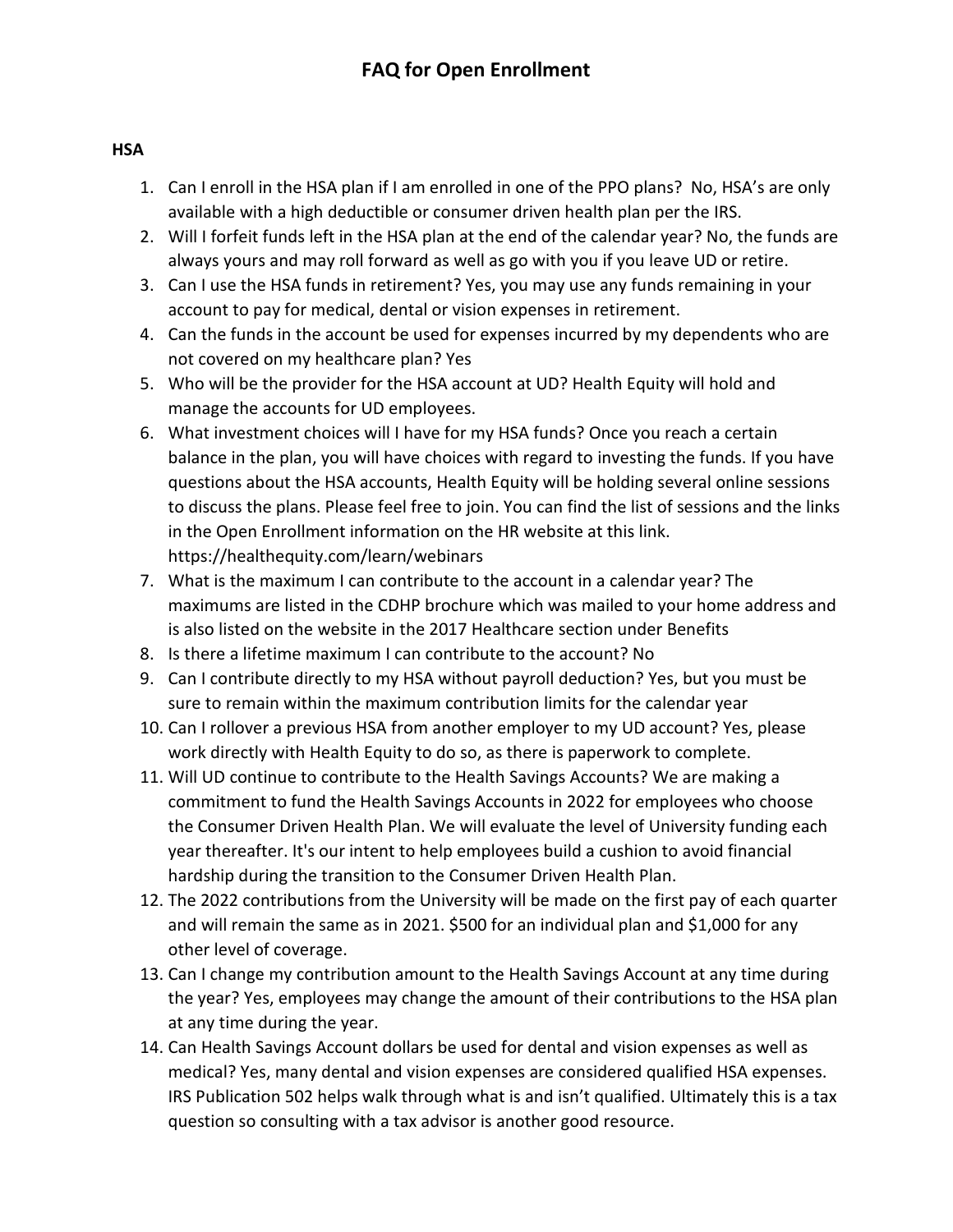- 15. Can I transfer any unused Health Savings Account funds to a Flexible Spending Account? No. Funds may not be transferred from an HSA to an FSA account.
- 16. Will I have a debit card to use with my HSA account? Yes, Health Equity will be issuing debit cards for anyone who is new to the plan for 2022. If you have been enrolled during 2021, continue using your existing card.
- 17. When do I establish my HSA account? You will be contacted by Health Equity after the end of open enrollment to set up your account if you are new to the plan.

#### **CDHP**

- 1. Do I pay 100% of billed charges up to the deductible? No, you will pay 100% of Anthem's negotiated rates up to the deductible. Then you will pay a portion of the charges until you reach the out of pocket maximum at which time, the plan will pay the remainder of your expenses for the calendar year.
- 2. What if I have a catastrophic event before I have funds built up in my HSA to cover the expenses? We are establishing a medical emergency loan fund to help employees with pay below \$35,000 meet the CDHP deductible in times of financial hardship.
- 3. How do I find out if my medical providers are in the CDHP plan? Anthem's website [www.anthem.com](http://www.anthem.com/) has a feature to find a provider. The network is Blue Access when looking for providers covered by the plan. It is the same network as the current PPO plans.

### **Spousal Surcharge**

- 1. What is the spousal surcharge? Employees with spouses on the UD plan who are eligible for other health care coverage will pay a monthly surcharge ranging from \$40-\$200 based upon the employee's annual salary. Employees will be asked to disclose the status of any spousal insurance coverage during open enrollment.
- 2. If my spouse works for a local school system or other government entity, is the State Teachers healthcare or Tricare considered coverage for purposes of the spousal surcharge? Yes. Any coverage sponsored by your spouse's current or if retired, former employer is considered coverage and would require the spousal surcharge if your spouse is enrolled in the UD plan.
- 3. If my spouse is also a benefit eligible employee at UD will we be assessed the surcharge? No.
- 4. What if my spouse loses eligibility for coverage during the calendar year? You will be able to provide documentation of your spouse's ineligibility for coverage within 30 days of the loss and the surcharge will be removed effective with the date of loss of eligibility.

#### **General/Benefit Focus**

1. If I currently waive UD's healthcare and/or dental coverage, am I still required to login to the enrollment platform to make a selection? Yes. We want everyone to evaluate their options and make an affirmative election this year, even if you are choosing to continue to waive one or both of the coverages.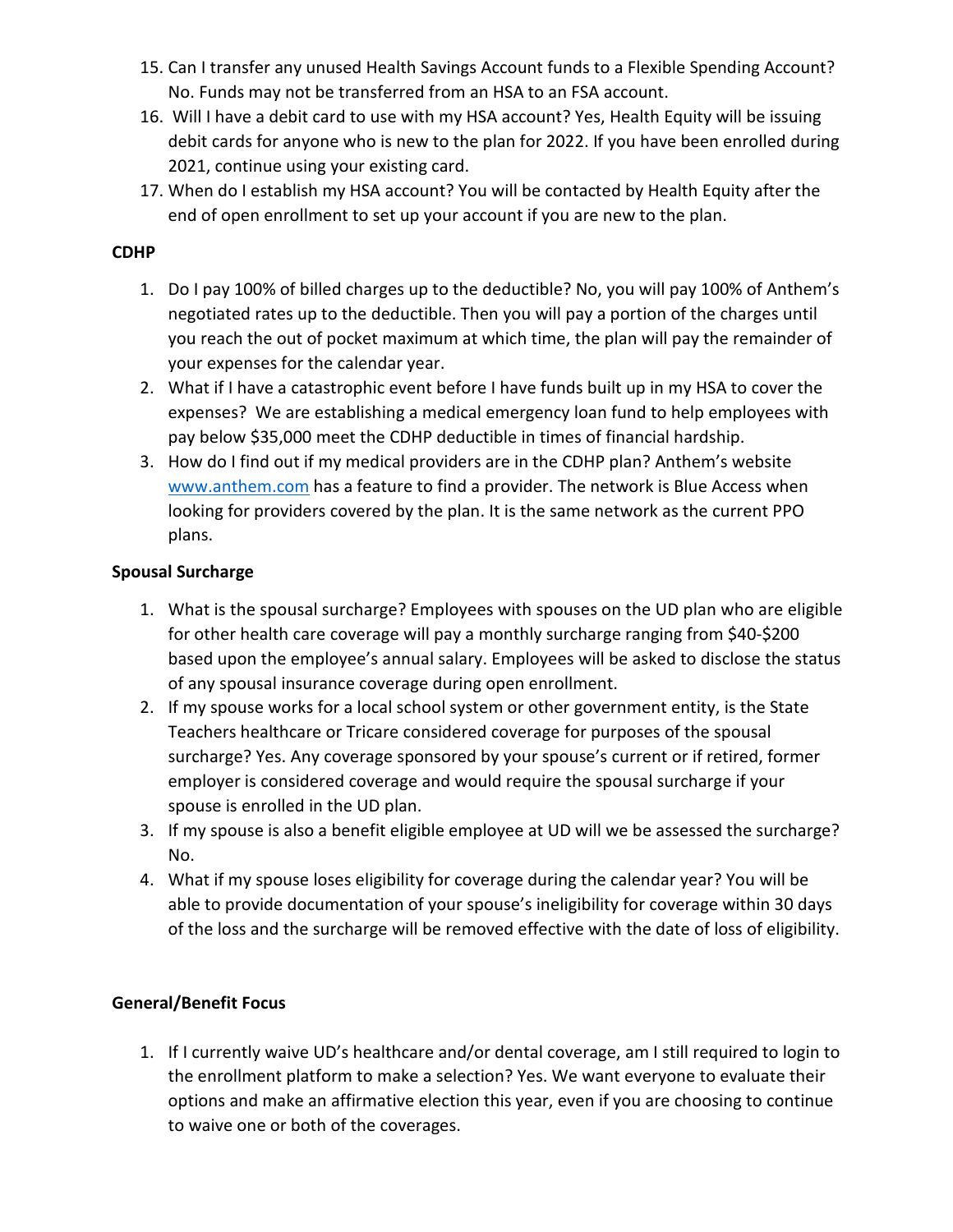- 2. How do I access the Benefit Focus platform? The link to the platform is available on the HR oage in Porches. Once on the HR page in Porches, scroll down to the blue self-service section and click on the Benefit Focus button. You will be redirected to the online platform to make your elections.
- 3. If I am having technical difficulties with the Benefit Focus platform who do I contact? Please contact Benefit Focus directly at 1-877-336-8082. They are available Monday through Friday from 8 am to 9 pm.
- 4. If I have not set up or am having problems with the 2FA process and cannot access the link who do I contact? Please contact the UDit Service Desk at 937-229-3888 for assistance with 2FA enrollment or problems.
- 5. Why am I being required to enter my dependents' social security numbers in order to enroll them as a dependent? The IRS requires that social security numbers for all covered dependents be reported on form 1095. Please be sure that your dependents' SSN as well as legal name are entered in the enrollment platform to avoid any issues with the IRS filings.
- 6. If I need assistance with the Benefit Focus platform, where can I get help? Sessions will be held in the LTC Team space in the basement of Roesch Library by appointments only again this year. Please refer to the brochure you received in campus mail for the specific times as well as how to schedule an appointment. To schedule an appointment for assistance with enrollment, click here.

[https://calendar.google.com/calendar/u/0/r?cid=Y19xOGNpYmxydTVzNGVyMmk5azJvMHBwZz](https://calendar.google.com/calendar/u/0/r?cid=Y19xOGNpYmxydTVzNGVyMmk5azJvMHBwZzFxZ0Bncm91cC5jYWxlbmRhci5nb29nbGUuY29t) [FxZ0Bncm91cC5jYWxlbmRhci5nb29nbGUuY29t](https://calendar.google.com/calendar/u/0/r?cid=Y19xOGNpYmxydTVzNGVyMmk5azJvMHBwZzFxZ0Bncm91cC5jYWxlbmRhci5nb29nbGUuY29t) Be sure to bring your 2FA device and test your Porches login and password before your appointment as it's required to access the platform.

- 7. If I have saved my elections and decide that I want to make changes am I able to do so? Yes, you may make changes within the Benefit Focus platform through Nov. 8, 2021 at 4:30 p.m. the last day of open enrollment.
- 8. I'm a recently hired benefit eligible employee and just recently made my elections. Do I need to complete the open enrollment information again? Yes, you will be making elections for the 2022 calendar year.

### **Smoking Surcharge**

- 1. What is the tobacco-cessation incentive? This incentive is to encourage employees to live tobacco-free. A \$25 monthly surcharge for employees who use tobacco will be waived if a free cessation program is completed. Employees will be asked to disclose their tobacco use during open enrollment.
- 2. If I currently use tobacco related products what resources are available to help me quit? The HR website has information on resources available to assist you with quitting.
- 3. If I quit after open enrollment ends, will the surcharge continue for 2022? No, you will sign an affidavit stating that you no longer use tobacco related products and will receive the discounted premiums from the date of the affidavit.

# **FSA**

1. What if I have money left in the 2021 FSA and move to the CDHP plan for 2022? Up to \$500 will roll to the Limited Medical FSA account for 2022 and may be used to cover vision and dental expenses.